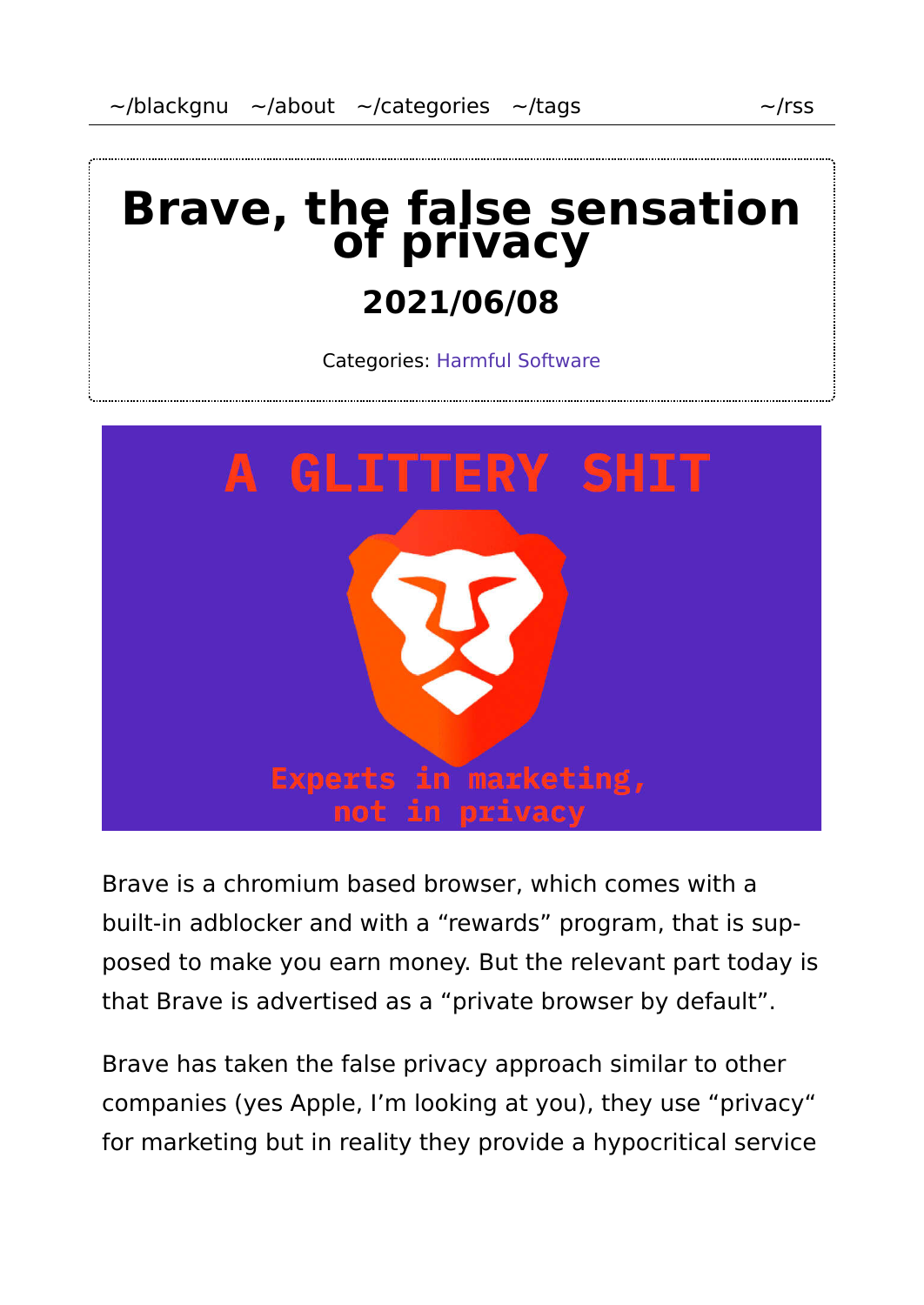that "blocks tracking" but instead tracks you and profits from you.

# **But Brave is more private than Firefox by default**

**No, not at all**. People who claim this have fallen for Brave's marketing strategy which consists on telling lies and flawed arguments.

I'll give you numerous facts and counter-arguments that will prevent yourself from falling for Brave's lies.

# **Brave's built-in adblocker**

Block data-grabbing ads and trackers

One of the biggest Brave's selling points is their built-in ad‐ blocker. But let me tell you a couple of things about Brave's adblocker:

Their adblocker is just a fork of uBlock Origin, which isn't nec‐ essarily bad. The problem comes when you realise that **it has a hardcoded whitelist**. They're **whitelisting trackers from Facebook and Twitter**, so they can use scripts in third parties' websites to track you across the web. This was their response: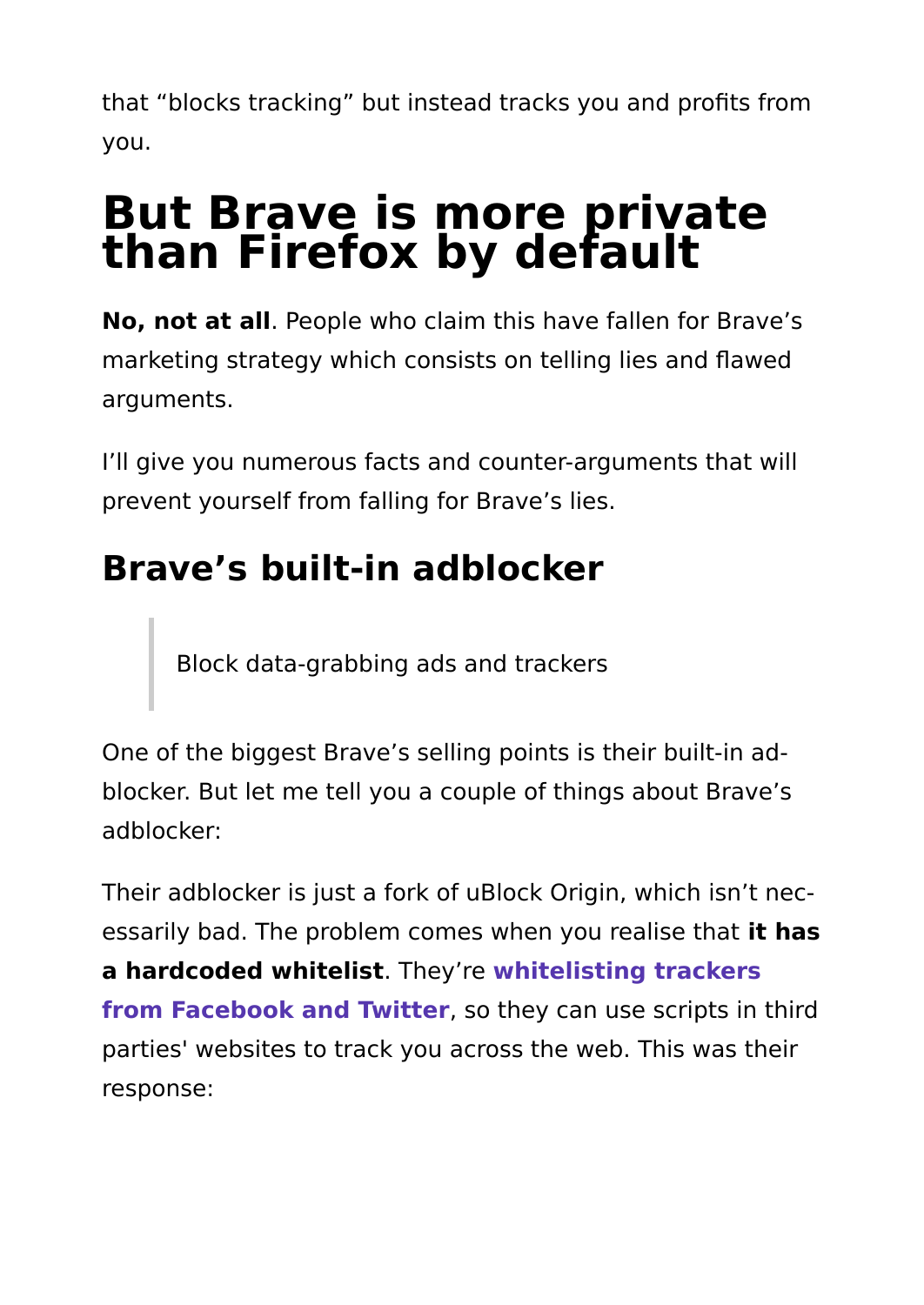Loading a script from an edge-cache does not track a user without third-party cookies or equiv‐ alent browser-local storage, which Brave always blocks and always will block. In other words, sending requests and receiving responses with‐ out cookies or other means of identifying users does not necessarily create a tracking threat.

This is completely false. They're blatantly lying to their users. Anyone who knows a bit about how JavaScript works and it's capacities to track you without the need of using cookies will be laughing after reading that.

Using Facebook's and Twitter's scripts is more than enough to track and identify you. Blocking cookies doesn't help.

I mean, what's the point on making a "private" browser if Facebook's scripts (that are everywhere btw) will track you?

Another problem with their built-in adblocker is that it's better for extensions to be separated from the core of the browser, since they don't follow each other's update cycles. **This means that you need to update the entire browser to fix a bug in the adblocker. Stupid, isn't it?**

Another reason to avoid using Brave is that **uBlock Origin works best on Firefox and there isn't anything that Brave can do about it**.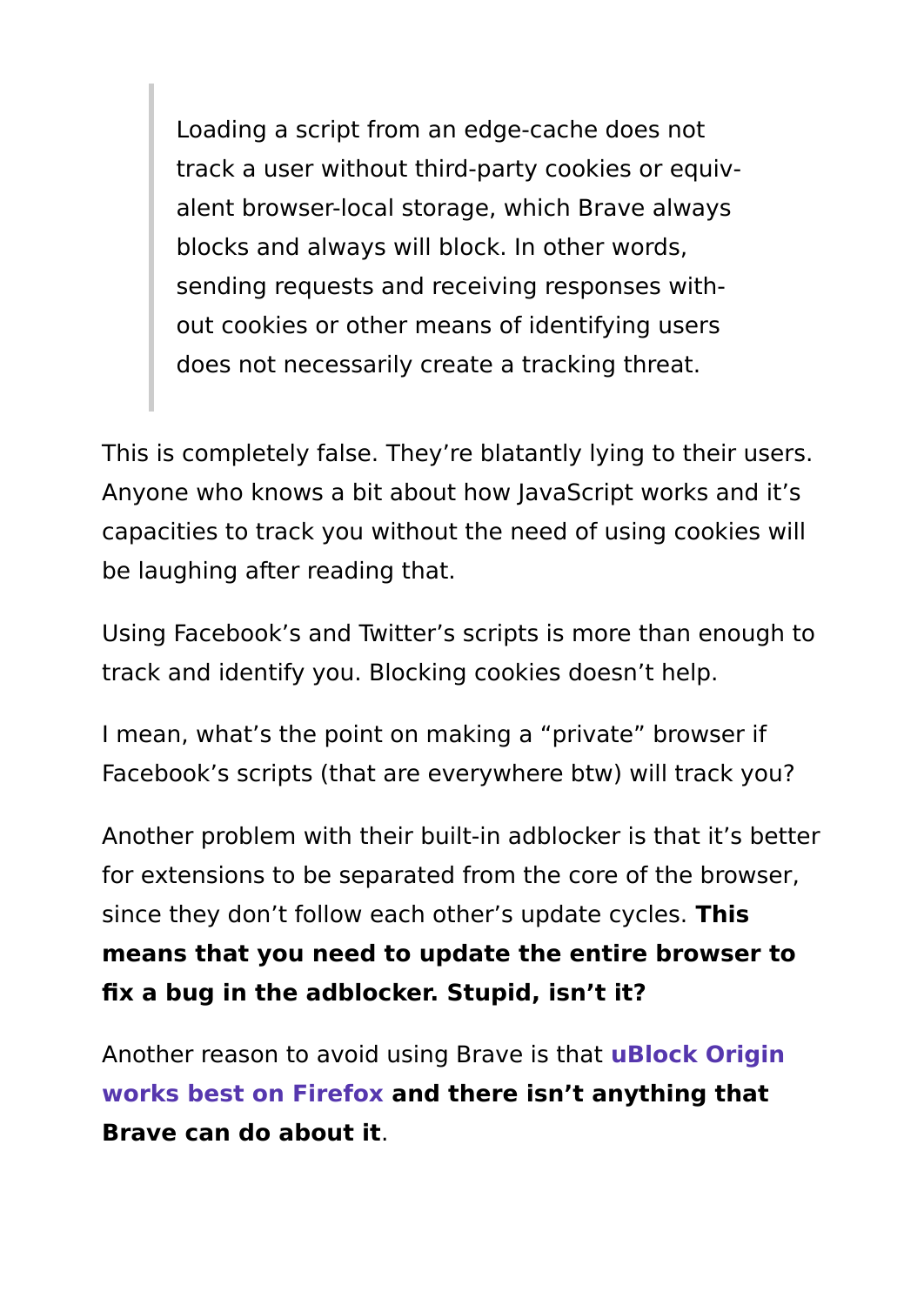The limitations are Chromium's fault and Google isn't going to do anything about it. Brave is dependent on Google and they'll always be limited by this fact. Since they're based on Google's browser and web engine, Google takes development decisions over the 95% of Brave. It's important to bring focus to the fact that **Brave isn't more than Chromium with an‐ other skin and a built-in adblocker with reduced func‐ tionality**.

Other side effect of using a browser which is made by Google is that **Google will take decisions that benefit their ad‐ vertisement business**, like **making impossible to use adblockers on any Chromium based browser**. And of course, this will affect Brave.

However, of course that **they won't tell you anything of this on their homepage**. Part of their marketing strategy consists on making their "privacy shield" look like the best and unrivaled adblocker in the world, when it is just a really limited uBlock Origin, with a hardcoded whitelist.

#### **Brave Rewards**

Rewards is their shitty program that will replace ads dis‐ played on websites with their own. They claim that you can earn money with it. Well, they aren't lying to you on this. If earning half a penny in a month is okay for you, in exchange of your privacy, because of course, they're tracking you with Rewards, then enjoy your money. But remember, Brave's fee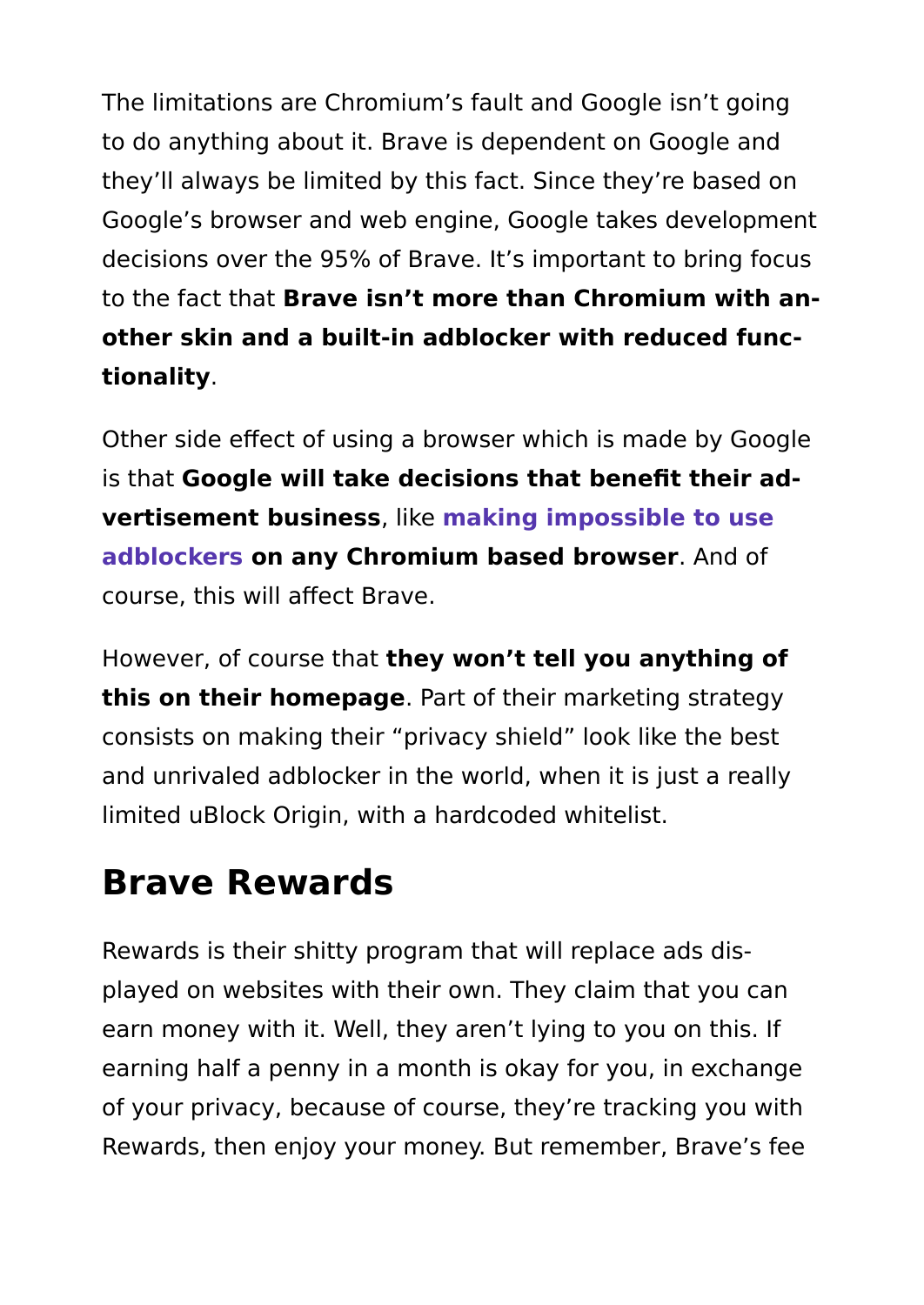is 30% of your earnings.

If you don't mind that and you decide to use Rewards, it's im‐ portant to say that Rewards uses Uphold, which has an excel‐ lent policy /s:

> To verify your identity, we collect your name, ad‐ dress, phone, email, and other similar informa‐ tion. We may also require you to provide addi‐ tional Personal Data for verification purposes, in‐ cluding your date of birth, taxpayer or govern‐ ment identification number, or a copy of your government-issued identification

> Uphold uses Veriff to verify your identity by de‐ termining whether a selfie you take matches the photo in your government-issued identification. Veriff's facial recognition technology collects in‐ formation from your photos that may include bio‐ metric data, and when you provide your selfie, you will be asked to agree that Veriff may process biometric data and other data (including special categories of data) from the photos you submit and share it with Uphold. Automated pro‐ cesses may be used to make a verification deci‐ sion.

Contrary to popular belief, Rewards isn't opt in. Don't believe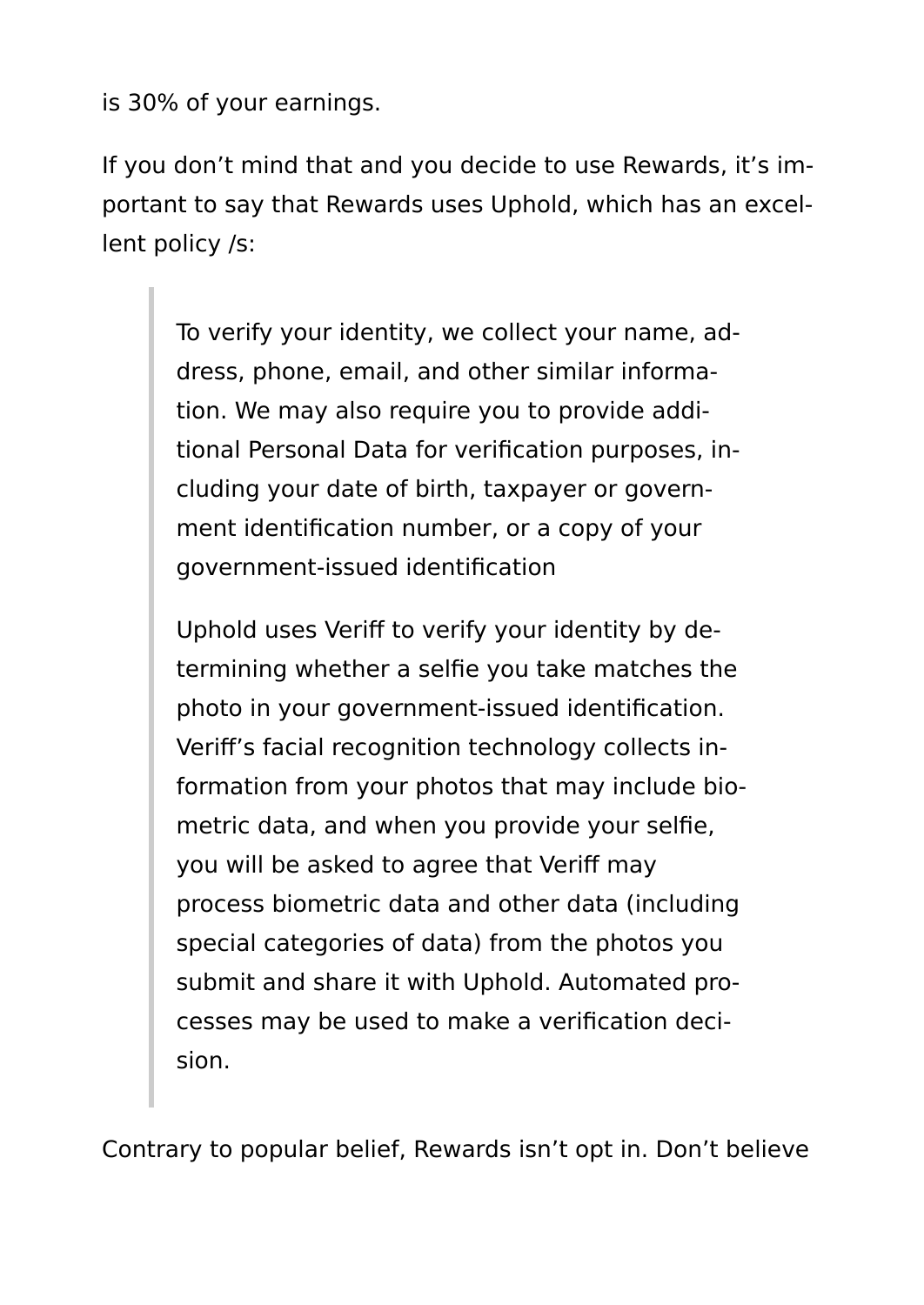me? Check it yourself. **Brave will recurrently make re‐ quests to the following domains, no matter if you use Rewards or not**:

- rewards.brave.com
- api.rewards.brave.com
- grant.rewards.brave.com

The names can be a bit confusing but these domains aren't just for updates and **they fetch affiliates for Brave Rewards, with pings such as Grammarly, Softonic, Uphold**, etc.

So **despite explicitly opting out, Brave's Rewards will still be used to track you**.

#### **Brave sends requests to numerous domains**

They also make requests to various domains that are be‐ lieved to be related to the crypto aspect of Rewards. I won't elaborate here since it's better explained on **this article**. Here you have a list with the different domains that Brave sends a request to:

- variations.brave.com
- laptop-updates.brave.com
- static1.brave.com
- brave-core-ext s3 brave com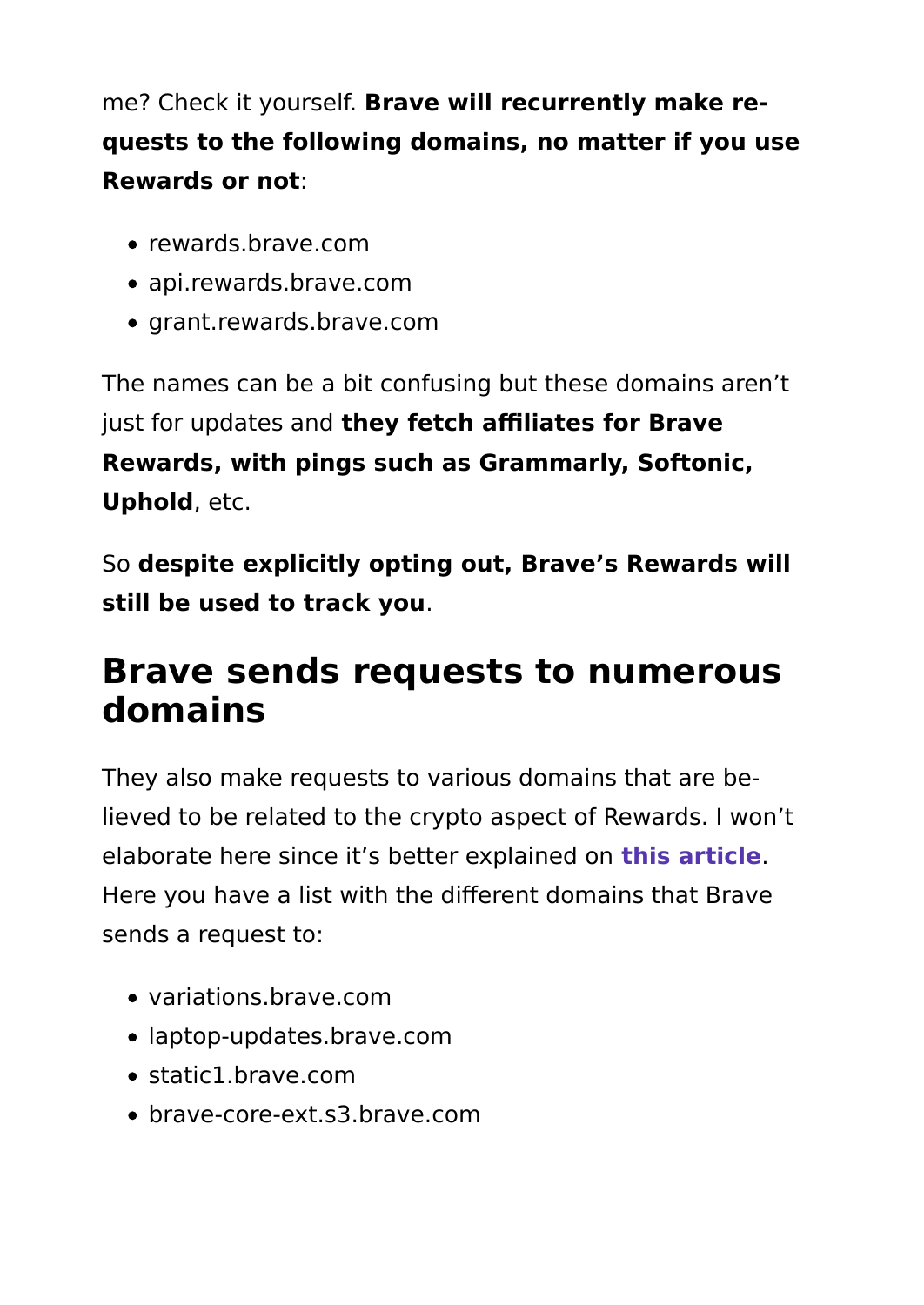There isn't a way to opt out from sending this requests.

It is also worth mentioning that **Brave has built-in teleme‐ try**. **Brave will make a ton of requests to the domain p3a.brave.com as telemetry**. This telemetry can be opted out, but a lot of people believe in their marketing and think that Brave is private out of the box.

#### **Suspicious behavior which installs 5 exten‐ sions**

**brave-core-ext.s3.brave.com fetches 5 extensions and installs them**. It is said that this might be a backdoor. But I don't want to get conspiracist. I prefer giving you verifiable facts. I'll limit myself to inform you about suspicious activi‐ ties.

## **Brave Today**

There is a ton of criticism about Firefox's Pocket. But Brave has something similar, which is called Brave Today.

It is displayed in every blank tab. This feature sends lots of requests to Brave's servers. **It can't be disabled**.

So your only option would be setting the tabs to blank, but you'll still have this shady crap enabled. At least on Firefox you can easily disable Pocket.

# **Brave's "SafeBrowsing"**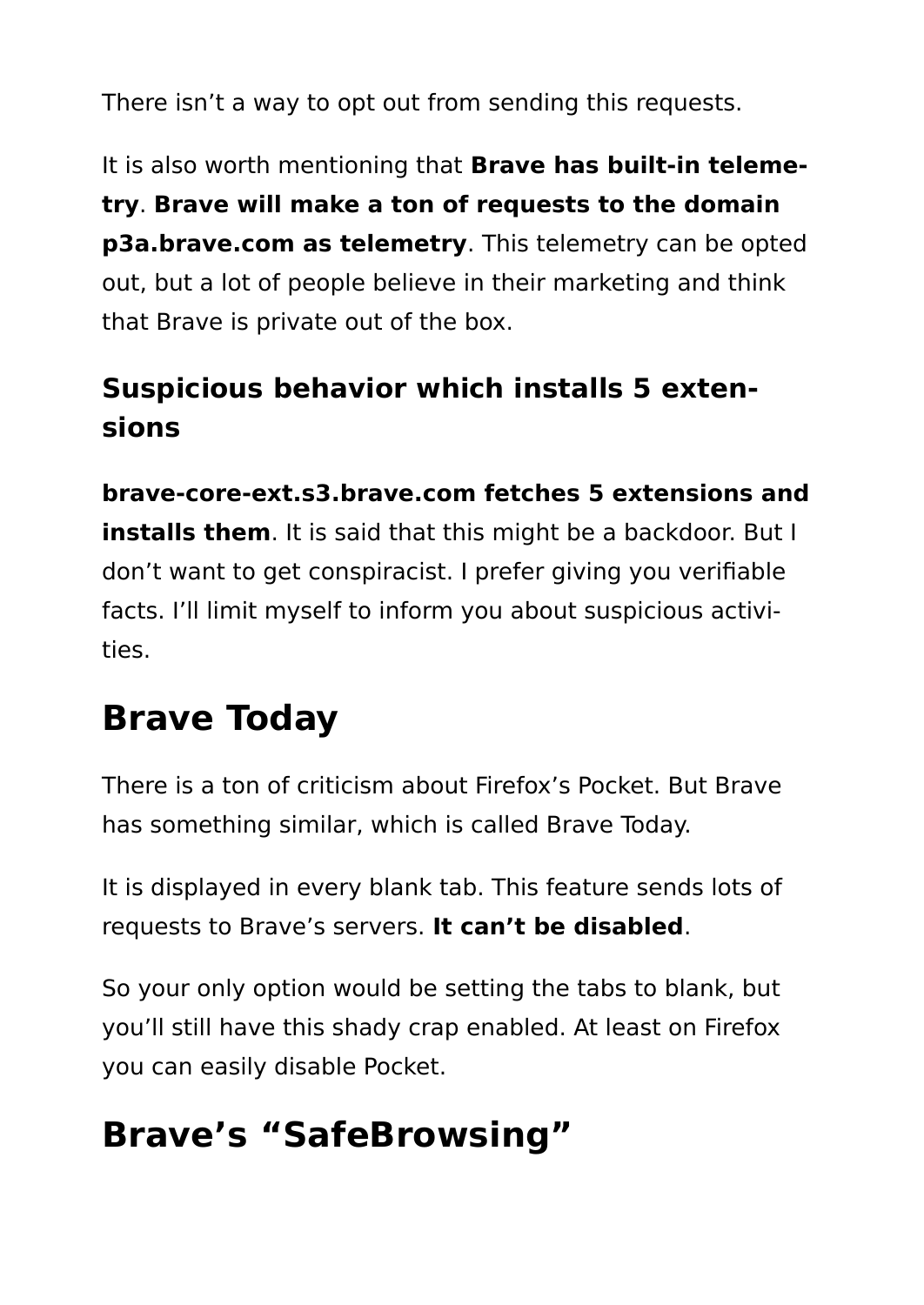This features is intended to "protect" the user from "unsafe" websites and extensions. However, it seems to have a con‐ trary effect, since **it sends requests to fetch the informa‐ tion required** And it wouldn't be too far-fetched of Brave **to use Google's SafeBrowsing**. I'll elaborate on the next sec‐ tion.

#### **Brave makes requests to Google's Gstatic**

Brave makes requests to static1.brave.com. If you put this on a browser you'll find that it was directed to Google's error 404 page.

Isn't it weird that one of Brave's domains redirects to a Google's page? Well, curl –head static1.brave.com shows that **Brave uses Google's gstatic, which is btw using Cloudflare**.

It's a concerning issue for a "privacy" oriented browser to connect to Cloudflare's and Google's domains, since both of them are telemetry.

#### **But Chromium is more secure than Firefox**

Well, you have to understand that security and privacy are different things. Anyway, It is true that Chromium has process isolation. However, Firefox is almost there too. It's known as the Project Fission. You can already enable it on the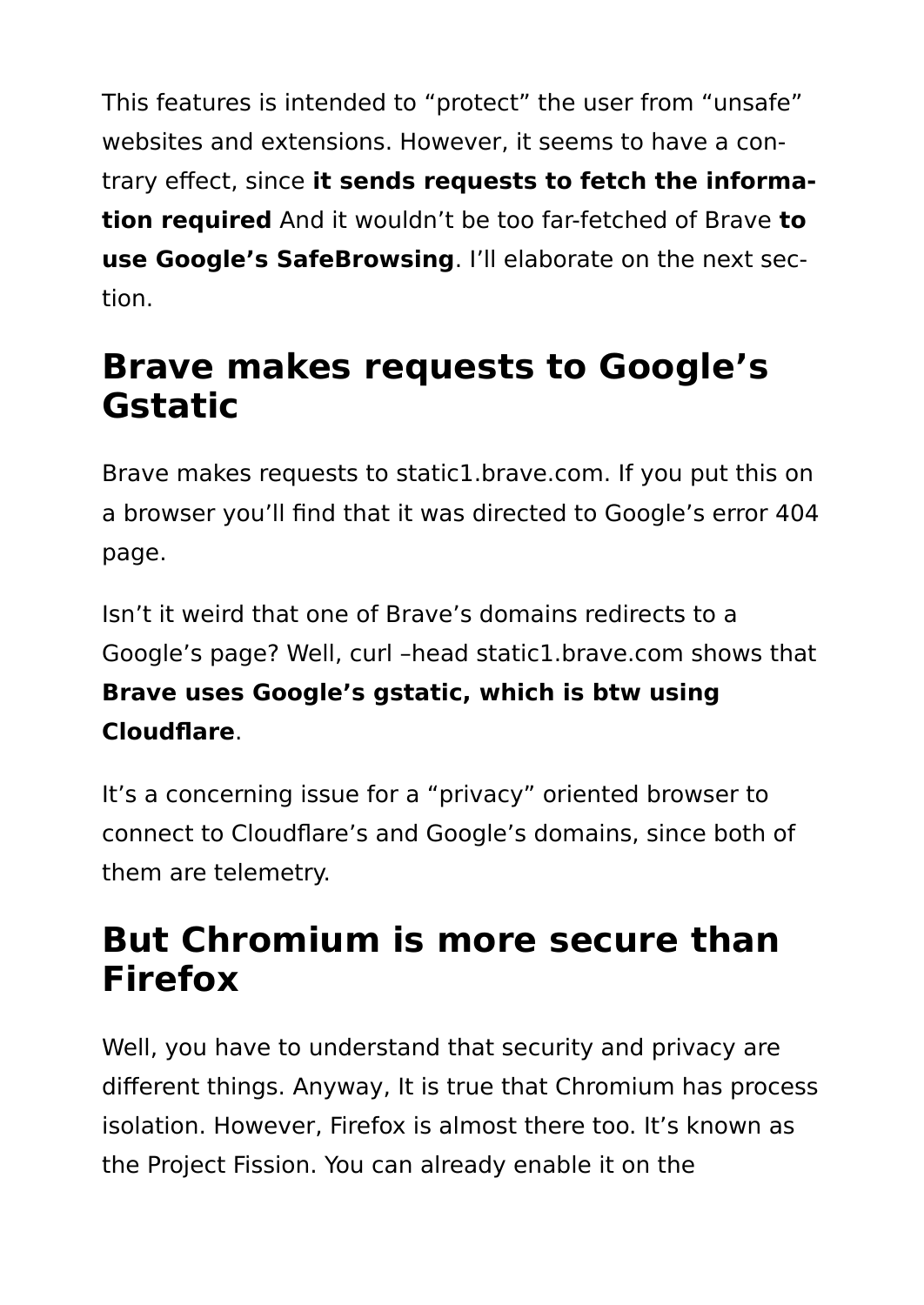about:config with fission.autostart (on nightly). Take into ac‐ count that it's still under development.

Process isolation is the only advantage in security that chromium has over Firefox right now and it will not help you with privacy. You may even want to enable Fission if you feel like process isolation is a must have.

# **Auto-updates**

Brave will check for updates every time you run it. **You can't turn it off, which implies that Brave'll make this re‐ quest every time you launch the browser**. Brave's dedi‐ cation to privacy is truly amazing /s.

# **Brave shady practices**

Okay, we've seen how Brave is everything but private. But I'd still like to list you some of the shady practices they've been caught doing in the past, just in case there is someone who still thinks that using Brave is a good idea.

## **Brave has been caught inserting affiliate codes**

In June 2020, a twitter user (@cryptonator1337) discovered that **Brave was automatically injecting referral codes into URLs** for cryptocurrency exchange sites.

So if you typed "binance.us" into the URL bar and pressed en‐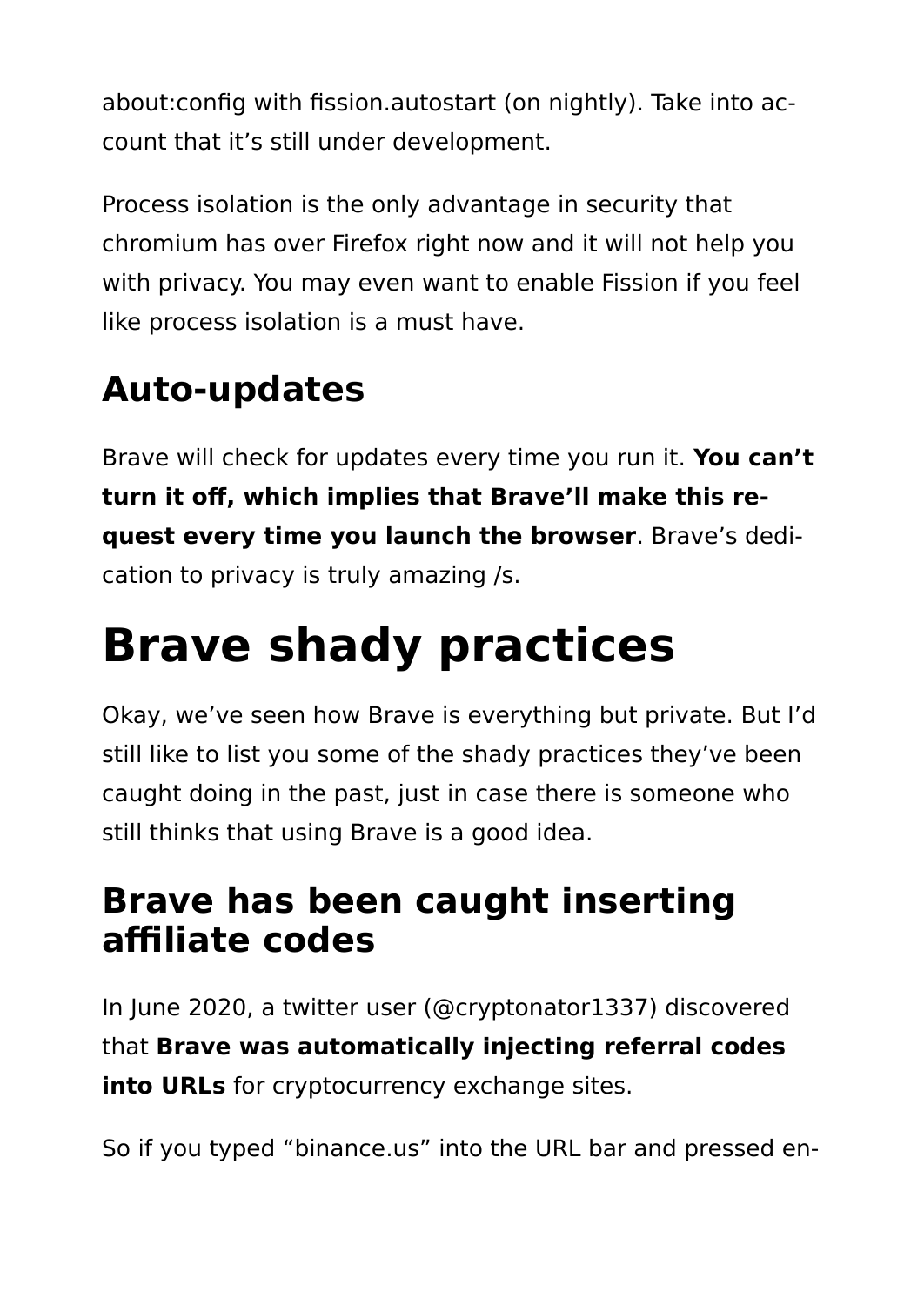ter, Brave would take you to "binance.us/?ref=35089877".

There was a huge scandal when this was noted. Later, Brave disabled this in the code, in a "sorry we got caught" style.

# **Uphold**

I've already shown you how Uphold is everything but privacy respecting. **It wouldn't make any sense for a "privacy friendly" browser to use such a service, unless they didn't give a fuck about privacy** and everything was just a marketing strategy…

#### **Incompetence when implementing "privacy features"**

Who the fuck implements Tor but doesn't change the DNS? I mean, this is either total incompetence or, even worse, malevolence on the part of Brave's team.

Anyway, you can read more about this **here**

# **Possible scam and theft?**

Brave have been accused of **scamming people**. They've been promoting this on their home screen, since they get up to \$200 per user that uses their affiliate link. I consider this a scam since they're making a ton of profit from people who will lose their money. **They removed the Reddit post ex‐ posing this and the issue on Github**.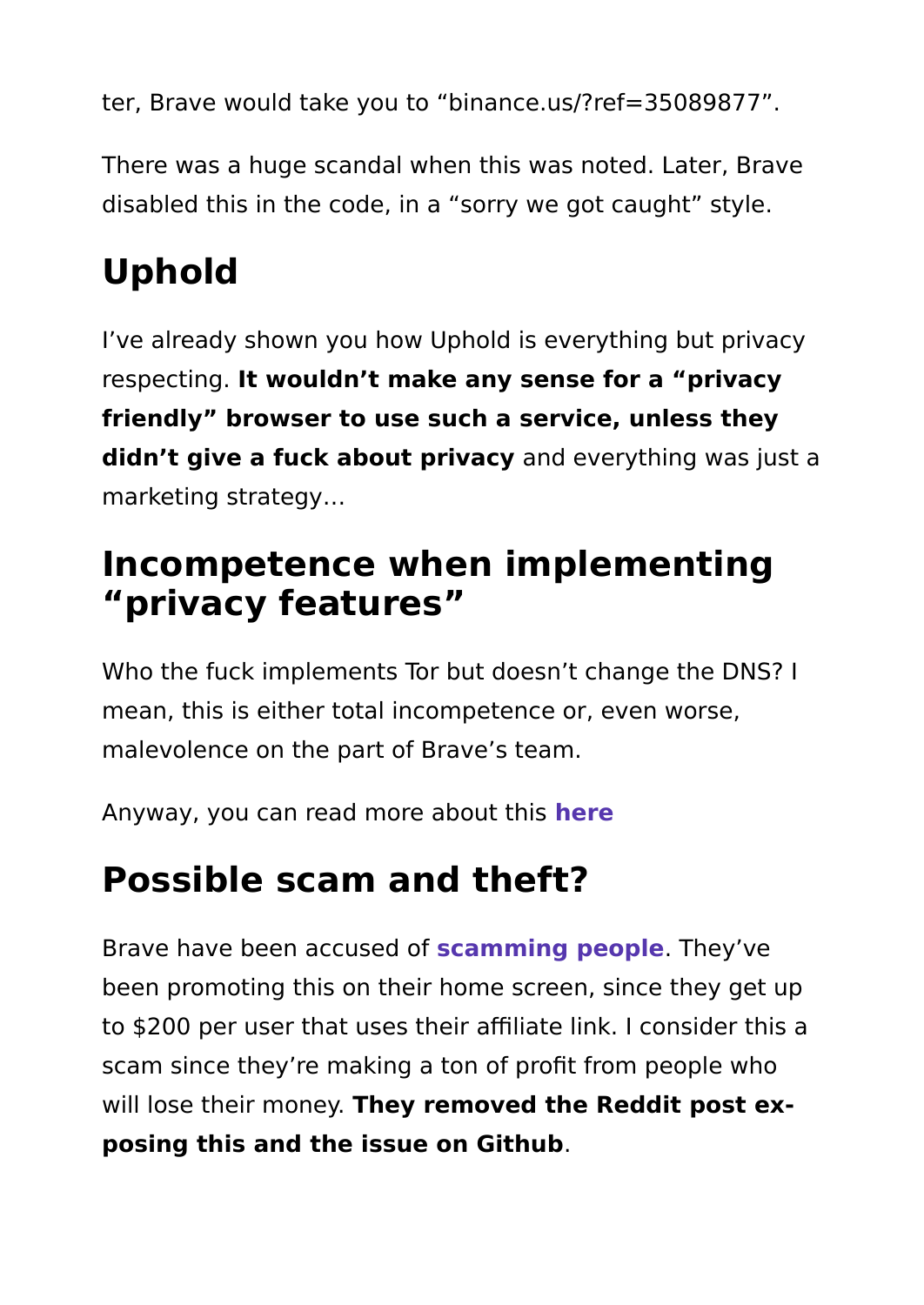They were also accused of theft with BAT but this isn't verifi‐ able so I'll only link the **source** for you.

# **Hostility towards forks**

You may have seen in the past a fork of Brave which removed telemetry and other shady practices from Brave. It was called Braver.

Well, that project was given countless lawsuits by Brave, they were forced to rename the project and finally they had to give up out of fear.

So, after all, it seems that **being free software**, or as they prefer to call it, "open source", **is just another marketing strategy**.

They don't care at all about software freedom and when someone forks their browser and make one that doesn't spy on their users, they will harass them until the fork dies, since people using forks aren't profitable. They want you to use Brave so they can sell your data, force you to use affiliate links and take a 30% cut of your "rewards".

# **Chromium and Google's monopoly**

I think that at this point it's clear that Brave doesn't care about users' privacy, they only care about making money. But there is something that I haven't talked about. It's the fact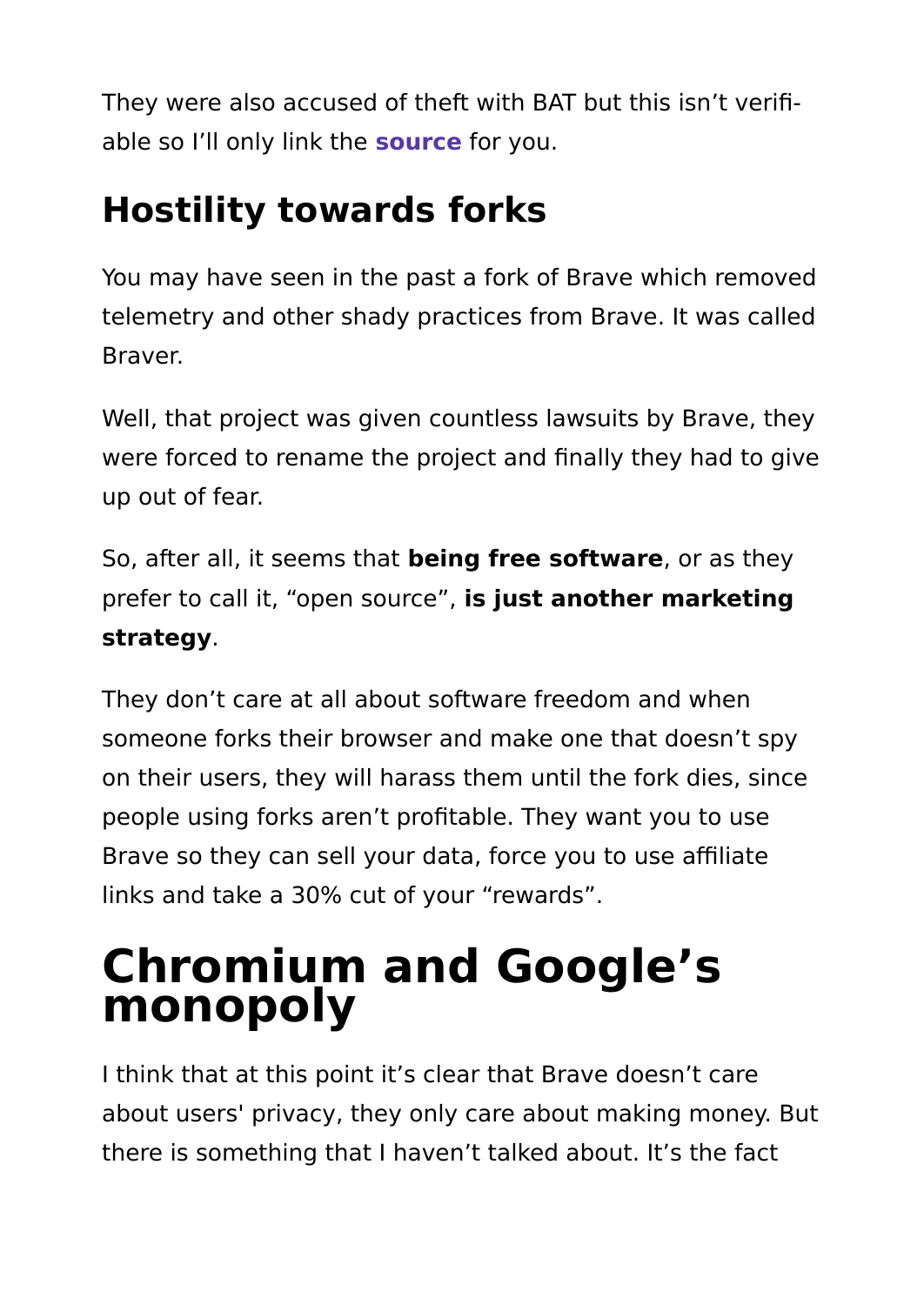that Brave is supporting Google's web monopoly.

Why? How? Well, the answer is pretty simple: Brave is just another Chromium skin. So at the end, when using Brave or any other Chromium based browser, you're giving marketshare to Google and supporting their evil web empire.

**The only browser that does not use Google's web en‐ gine** (blink) **is Firefox**. So if you really want some kind of pri‐ vacy I'd recommend you switching to Firefox or something Firefox based, like GNU Icecat, since a Google's monopoly on the browsers market can't be good for anyone, even if you love Chromium, it is known that monopolies are extremely negative.

And as I mentioned before, **this is already happening with Google trying to destroy adblockers. What will be next?** Forcing every Chromium browser to use FLOC? Making it impossible to disable JavaScript? We don't know it yet, but depending on the biggest data miner and advertisement company (Google) development decisions doesn't seem a great idea if you want to have some kind of privacy.

# **Conclusion**

You shouldn't trust Brave at all. The smart move would be switching to **hardened Firefox**, GNU Icecat, Palemoon or the Tor browser.

If you have any counter-argument, any other info that I could